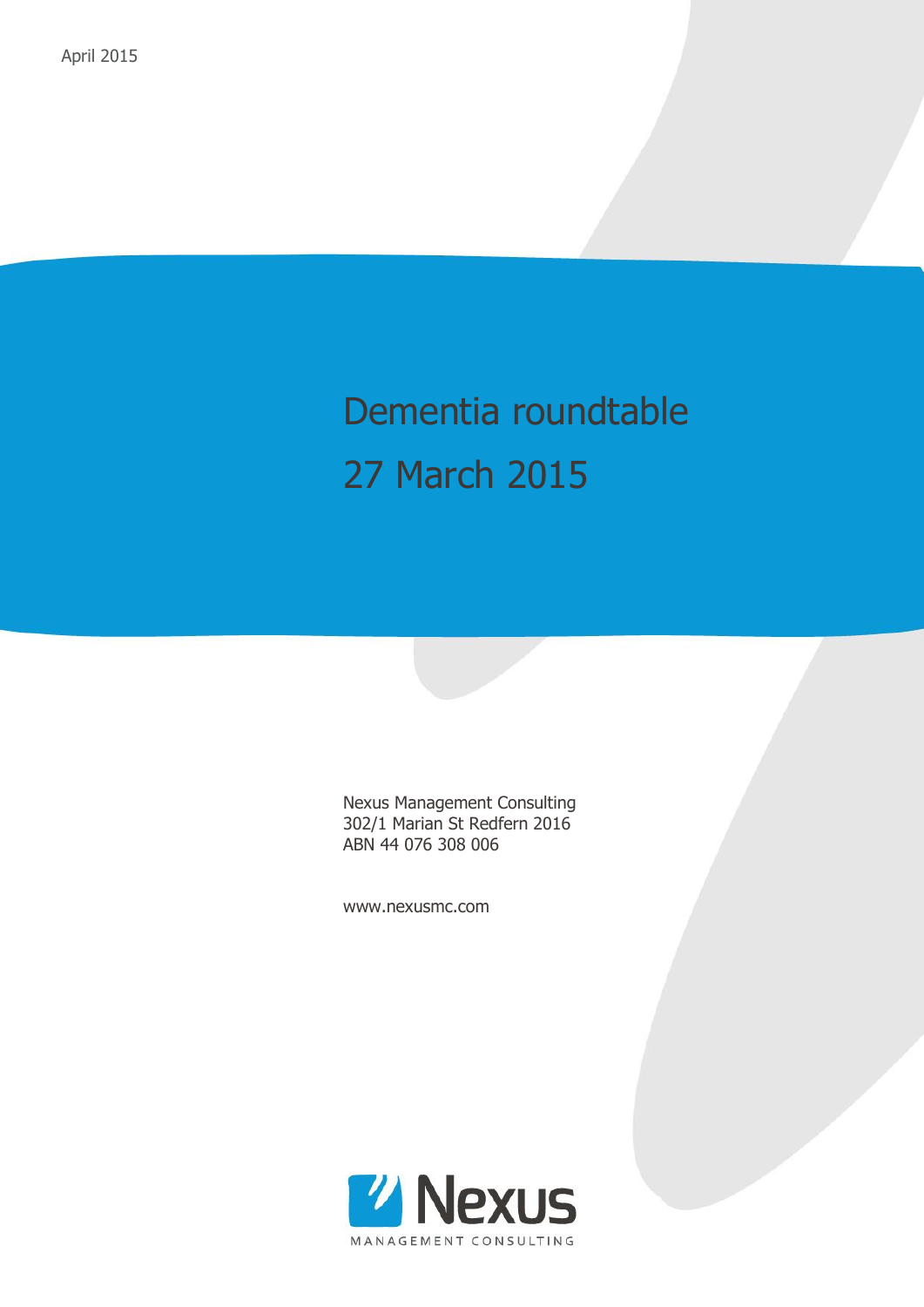

Nexus helps organisations, and the people who work for them, change for the better. We bring a sense of order by diagnosing complex organisational problems and identifying practical solutions. We help organisations clarify where they are heading, how they can get there and how they will measure progress.

Nexus has extensive experience in the public and community sectors and we relish working collaboratively with our clients in making a contribution to the well-being of clients and communities. Our services include:

- **Strategic and corporate planning**
- program evaluation
- Friedman's results-based accountability (RBA)
- management review and organisational development
- group facilitation
- strategic management training, including Superworking, an innovative management and executive development program that helps people achieve more in less time, with less stress.

More details on our services can be found a[t www.nexusmc.com](http://www.nexusmc.com/) and we can be contacted a[t gmasters@nexusmc.com](mailto:gmasters@nexusmc.com) or 02 9008 3741.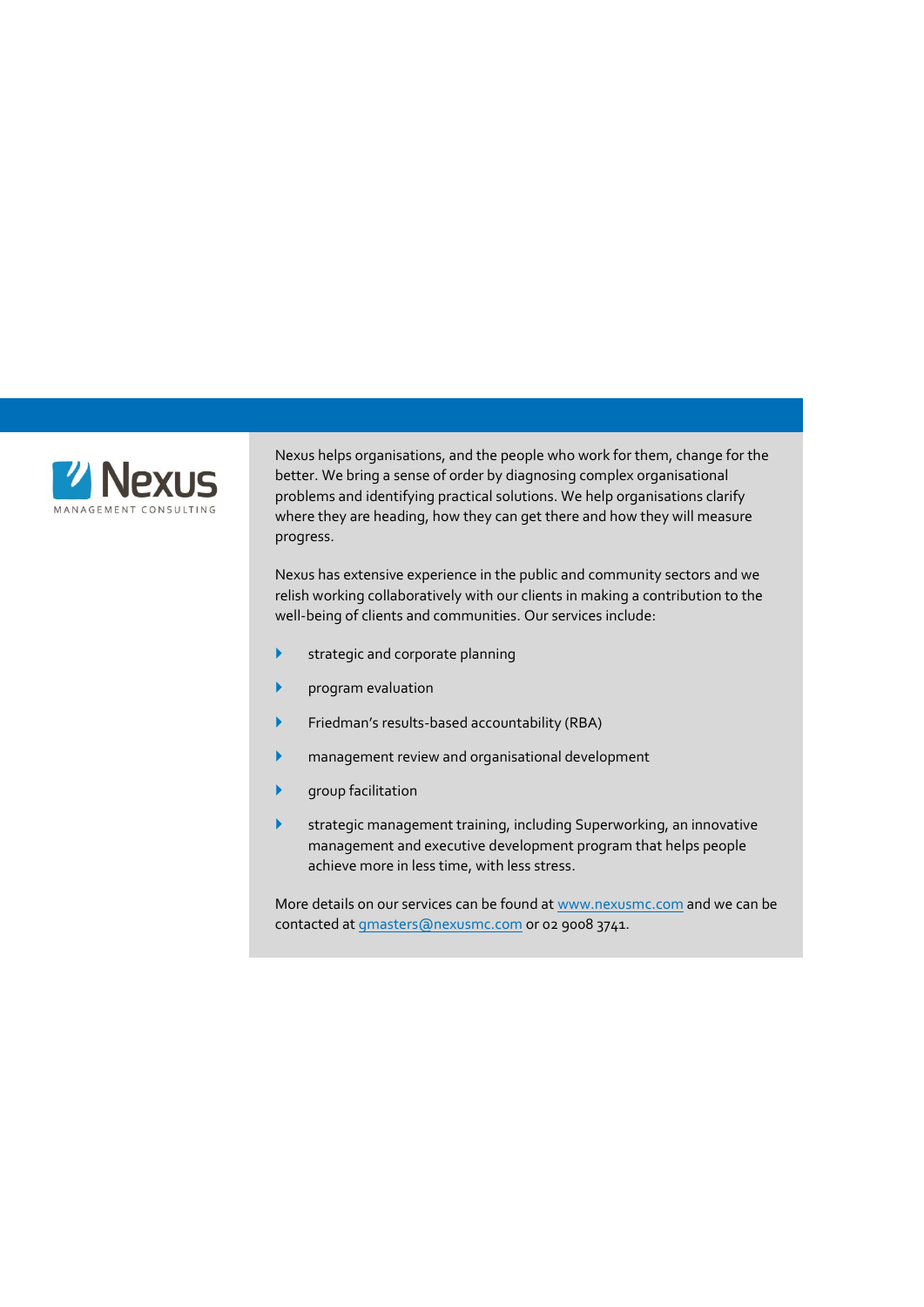### **INTRODUCTION**

Knowledge Translation (KT) has emerged as a major focus of activity in recent years, as powerfully borne out by the establishment of the NHMRC Research Translation Faculty and the appointment of Professor John McCallum as the Head of the Research Translation Group. The emphasis now being placed on KT is occurring during a period of increasing need for services for people with dementia and at a time when there is no unifying strategy for the development or delivery of these services.

#### **THE DEMENTIA TRAINING STUDY CENTRES (DTSCS)**

There are five Dementia Training Study Centres across Australia (New South Wales/Australian Capital Territory, Queensland, South Australia & Northern Territory, Victoria & Tasmania and Western Australia. The Centres work as a national organisation with each centre having its own specialities. The strategic plan which guides their activities begins with the following description of who they are:

The Dementia Training Study Centres work closely with tertiary education institutions, health and related service providers, and individual health professionals to upskill the current and future dementia care workforce. This is achieved through the transfer of contemporary knowledge about dementia into practical, effective approaches to helping people living with dementia and their families.

Each DTSC has a set of National Priority Areas. One priority area for the NSW/ACT DTSC is Knowledge Translation. While the DTSCs are not research organisations, the contracts with the Department of Social Services (DSS) defining the deliverables for each DTSC also stipulate that KT research is an exception to this rule and the DTSCs are mandated to undertake KT research.

### **THE DTSC AND DCRC PARTNERSHIP IN KNOWLEDGE TRANSLATION**

The discussions that have taken place within the DTSCs have resulted in the tentative conclusion that knowledge translation, in one form or another, is the common goal of all services directed at helping people live with dementia. The DTSCs are not alone in their commitment to KT. The Dementia Collaborative Research Centres (DCRCs), established at the same time as the DTSCs, have a core mandate for Translating Dementia Research into Practice.

The DTSC Directors therefore resolved to foster a discussion on the possibility that a shared understanding of knowledge translation in dementia care could inform the

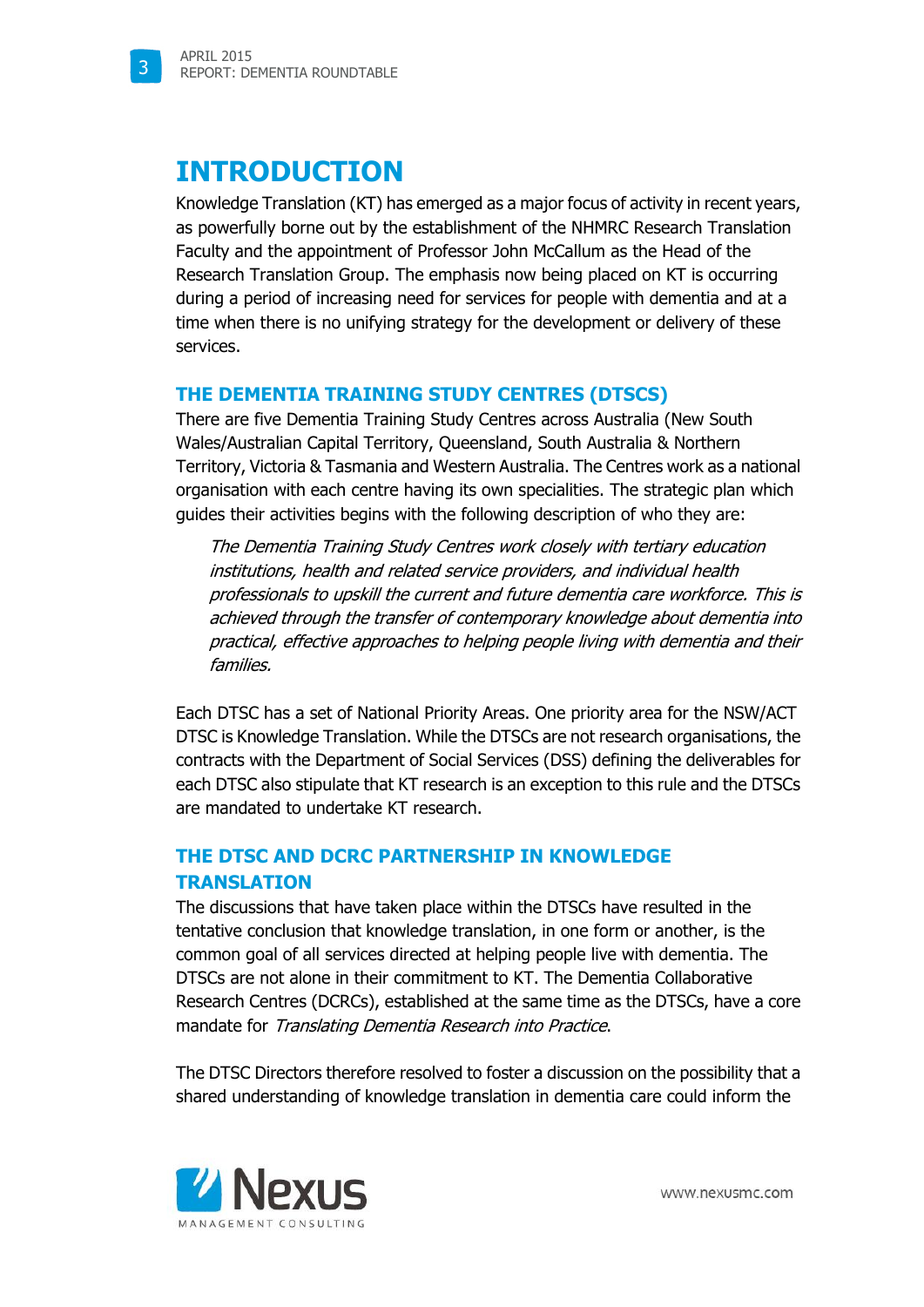

development, articulation and delivery of services to people with dementia. A preliminary meeting between the DTSC and DCRC Directors took place on January 16 2015 to test the acceptability of this proposal, resulting in an agreement to work together on it.

#### **ROUNDTABLE: 27 MARCH 2015**

A roundtable discussion was initiated on 27 March 2015 as the first action to be taken as a result of this partnership. The participant list was not intended to be exhaustive in its representation but included people from the DTSCs, DCRCs, DBMAS, NHMRC, the Cognitive Decline Partnership Centre, large aged care providers, health care agencies, government, peak bodies, and researchers who have contributed to large scale KT projects (see Appendix 1 for a list of the roundtable participants).

The purpose of the meeting was, broadly, to agree on ways to improve knowledge translation in dementia care and to agree on next steps to progress the issue. More specifically, the meeting considered:

- 1. What do we mean by KT in dementia care?
- 2. How is KT practised in our organisations?
- 3. How can a shared understanding of the KT process improve dementia care?
- 4. How can we promote a shared KT strategy across organisations and stakeholders?

Professor John McCallum, Director of NHMRC Dementia Research, put these questions into context by presenting an overview of the current and prospective funding of dementia research in Australia, illustrating the commitment to significantly improving the impact of research on practice.

#### **THIS REPORT**

This report on the roundtable has been prepared by Greg Masters of Nexus, who facilitated the meeting. The report does not purport to be a comprehensive account of the discussion; rather it aims to capture the major themes emerging as a basis for future action. The report is structured as follows:

- **section 1** considers some conceptual issues about KT in dementia care
- **section 2** discusses how to promote a shared KT strategy across organisations and stakeholders
- **section 3** sets out some proposed next steps.

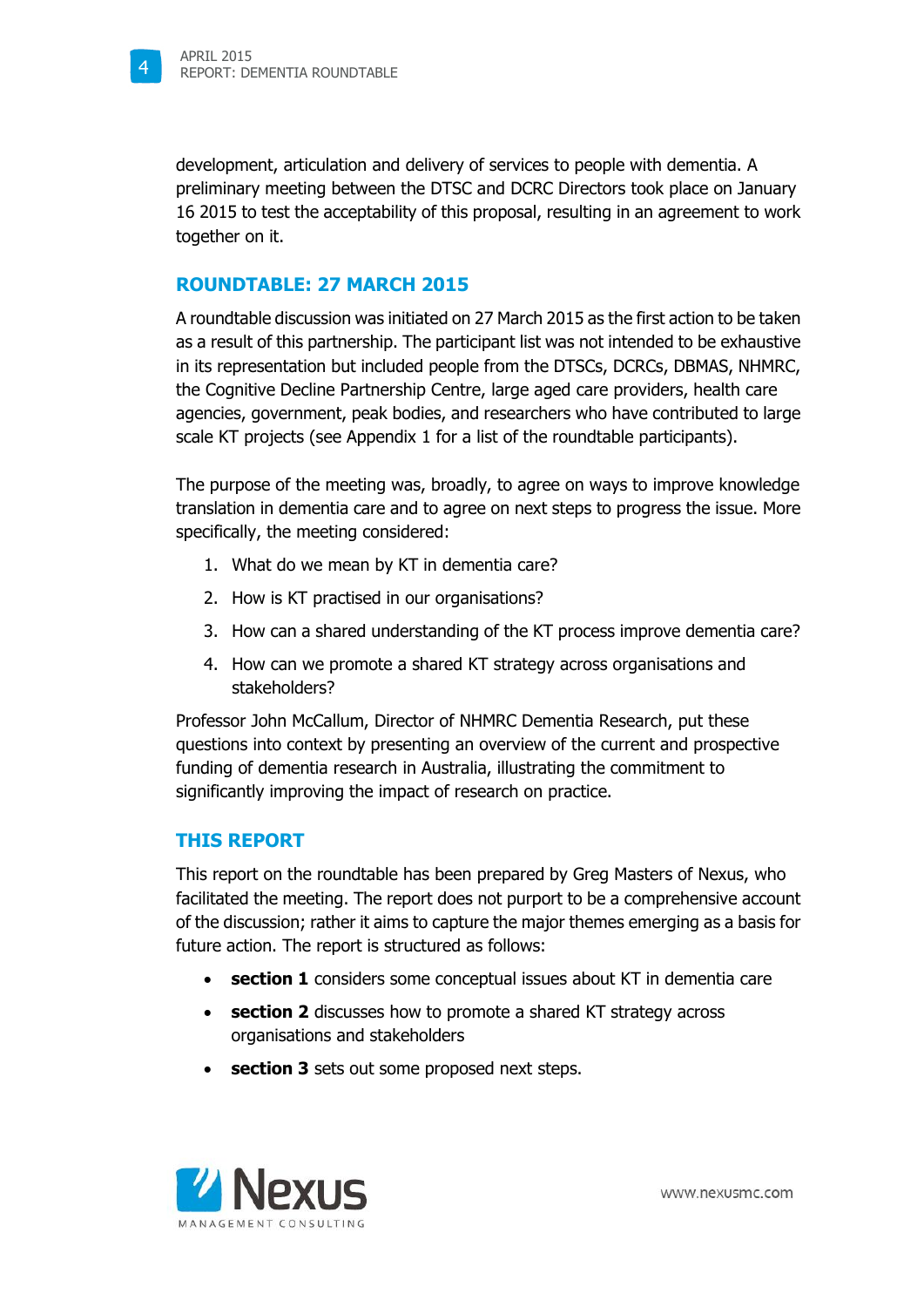5

## **1. KT IN DEMENTIA CARE**

The Director of the NSW/ACT DTSC, Professor Richard Fleming, acknowledged the work of Professor Brian Draper and Professor Kaaren Anstey in laying a firm foundation for the discussion of Knowledge Translation in the field of dementia care and went on to present a four step model of knowledge translation developed by Pathman et al $<sup>1</sup>$  for consideration at the roundtable:</sup>



| <b>STEP</b>      | <b>GOALS</b>                                                                                                                       | <b>ACTIVITTES</b>                                                                                          |
|------------------|------------------------------------------------------------------------------------------------------------------------------------|------------------------------------------------------------------------------------------------------------|
| <b>AWARENESS</b> | Be aware of relevant evidence<br>'knowing what you don't know'<br>٠                                                                | Education (knowledge transfer)<br>Information updates<br>Continuing professional education                 |
| <b>AGREEMENT</b> | Be persuaded evidence is relevant<br>$\bullet$<br>Agree that evidence can be<br>٠<br>translated into (local) practice or<br>policy | Tailored/local; e.g. inservice<br>٠<br>Advocacy<br>Whole of organisation targets,<br>e.g. change readiness |
| <b>ADOPTION</b>  | Implement evidence-informed<br>٠<br>change<br>Implement/begin policy review                                                        | Implementation research<br>Change management<br>Policy development                                         |
| <b>ADHERENCE</b> | Sustain a change<br>٠<br>Policy and legislation<br>٠<br>implementation                                                             | Impact measurement<br>Train the trainer<br>Continuous Quality Improvement                                  |

The following table summarises the goals and activities for each of the four steps.

There was general support for the model and an agreement that most organisational effort in dementia research and care was concentrated at the awareness end of the spectrum. Moreover, it was acknowledged that mere awareness of the evidence base is insufficient to effect and sustain change and that moving to the adoption and adherence end of the spectrum requires systematic change management strategies.

While there was general support for it as a good starting point for developing a KT framework in Australia, the roundtable also raised some issues with the Pathman

<sup>&</sup>lt;sup>1</sup> Pathman, D. E., T. R. Konrad, et al. (1996). "The awareness-to-adherence model of the steps to clinical guideline compliance. The case of pediatric vaccine recommendations." Medical Care 34(9): 873-889



j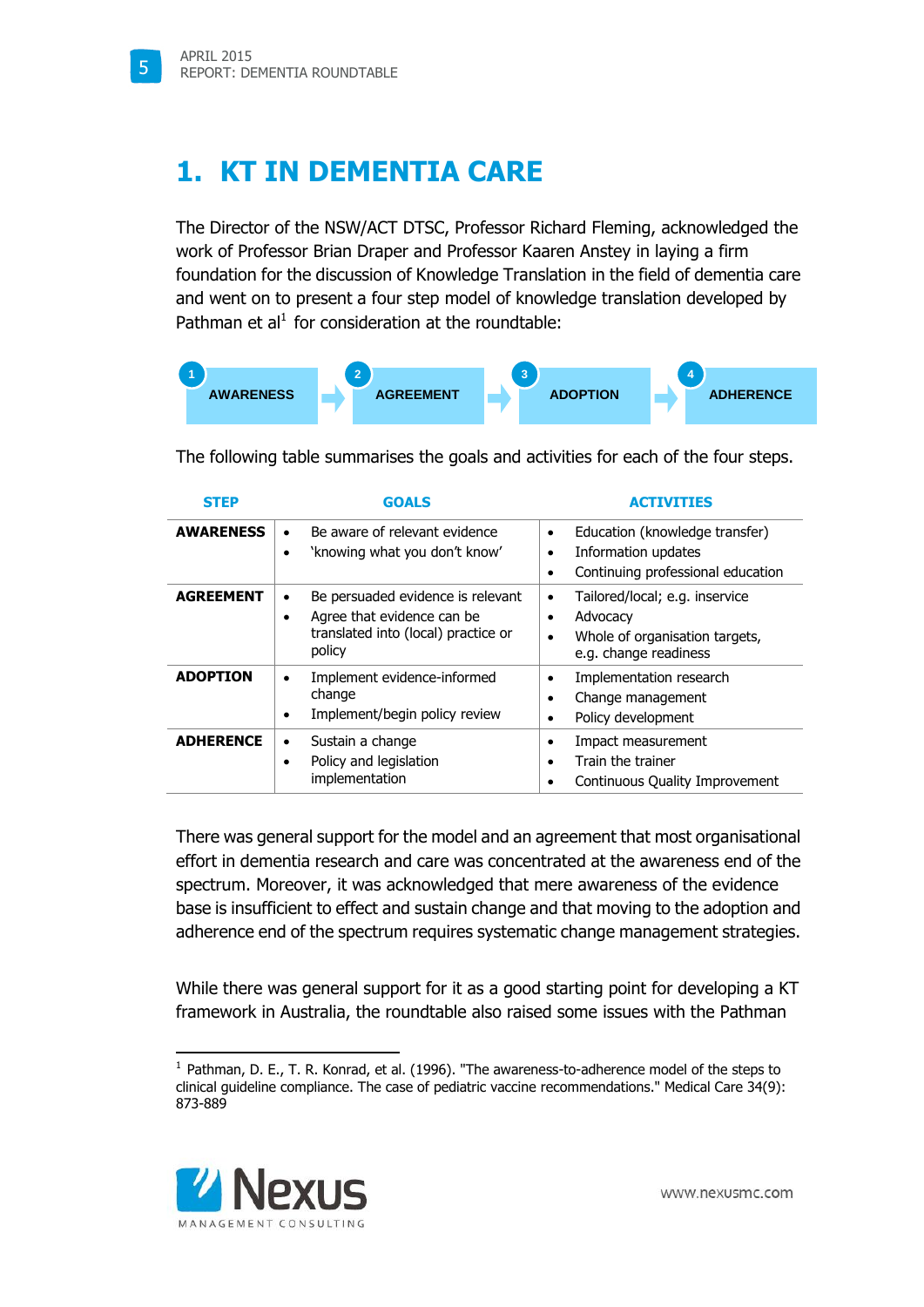model. Firstly, there was a concern that the model implies that evidence is something that simply 'feeds into' a system when in fact dementia care involves complex human and organisational elements. That is, the model was seen as too linear and did not take sufficient account of the evidence accumulated by the learned experience of providing care and implementing practice change.

Secondly, it was suggested that the model could be improved by adding a fifth 'A' for Assessment to recognise the need for evaluating the impact of the changes in practice and feeding the results back to the researchers and change agents.

Other issues raised in the discussion of KT in dementia care included:

- the patchiness of the evidence base in relation to dementia care
- the need for KT to apply across all steps of the continuum; that is, in relation to achieving agreement, adoption and adherence
- the need for a common, readily understandable definition of KT.

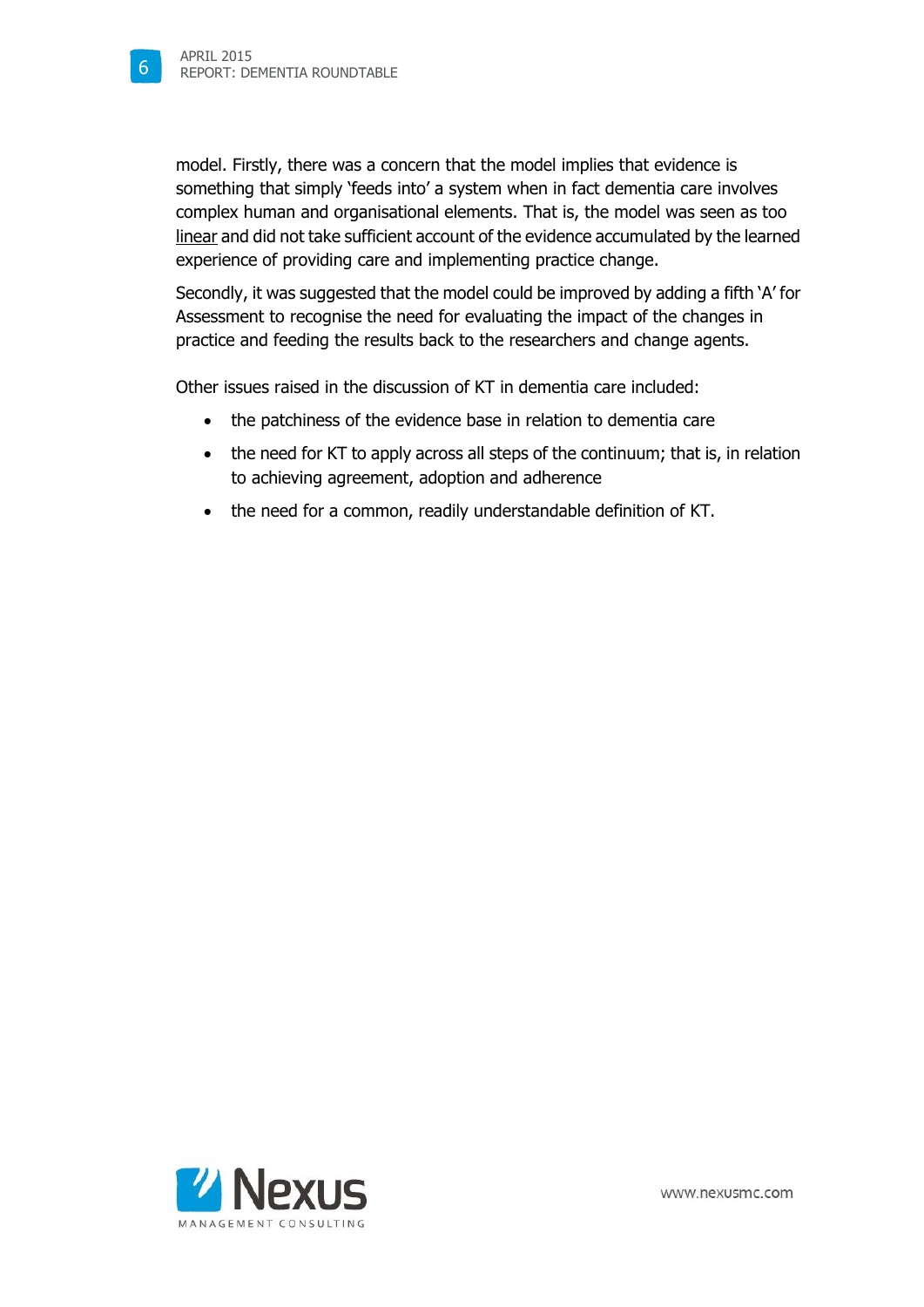7

### **2. PROMOTING KNOWLEDGE TRANSLATION**

The roundtable considered how to promote a shared KT strategy across organisations. There was general agreement that this required a systematic change management approach, with resourcing and leadership. Some key themes emerged concerning the need for:

- a clear vision
- consumer, family and carer engagement
- clear communication of the evidence
- involving the full breath of dementia care services
- leadership and culture change
- partnerships and leveraging.

Firstly, there was agreement on the need for **a clear vision**, not only about knowledge translation but, more importantly, about dementia care itself and, in particular, what constitutes good dementia care. This vision includes agreed metrics for assessing progress that incorporate measures of quality of life and client satisfaction.

Secondly, **consumers, families and carers** need to be actively engaged in setting this vision, in contributing to the evidence base, in advocating for good dementia care and in the governance of services and other organisations. The possible use of new technologies for consumer ratings of services (cf Trip Advisor) was seen as a possible development in this regard.

Thirdly, there was seen to be a need to synthesise and better **communicate the research evidence** by filtering it and translating it into information that is user-friendly and understandable to consumers and services alike. In this context, a distinction was drawn between true KT on the one hand, which is about effecting change, versus communication to build a research profile (e.g. through the use of social media), on the other hand. Models of 'good practice' or exemplars were suggested as ways of communicating the evidence and promoting high quality dementia care. The need to draw on international evidence and knowledge translation in other sectors was also advocated.

Fourthly, the roundtable stressed the importance of considering the full **breath of dementia care services**, not just the residential care component.



www.nexusmc.com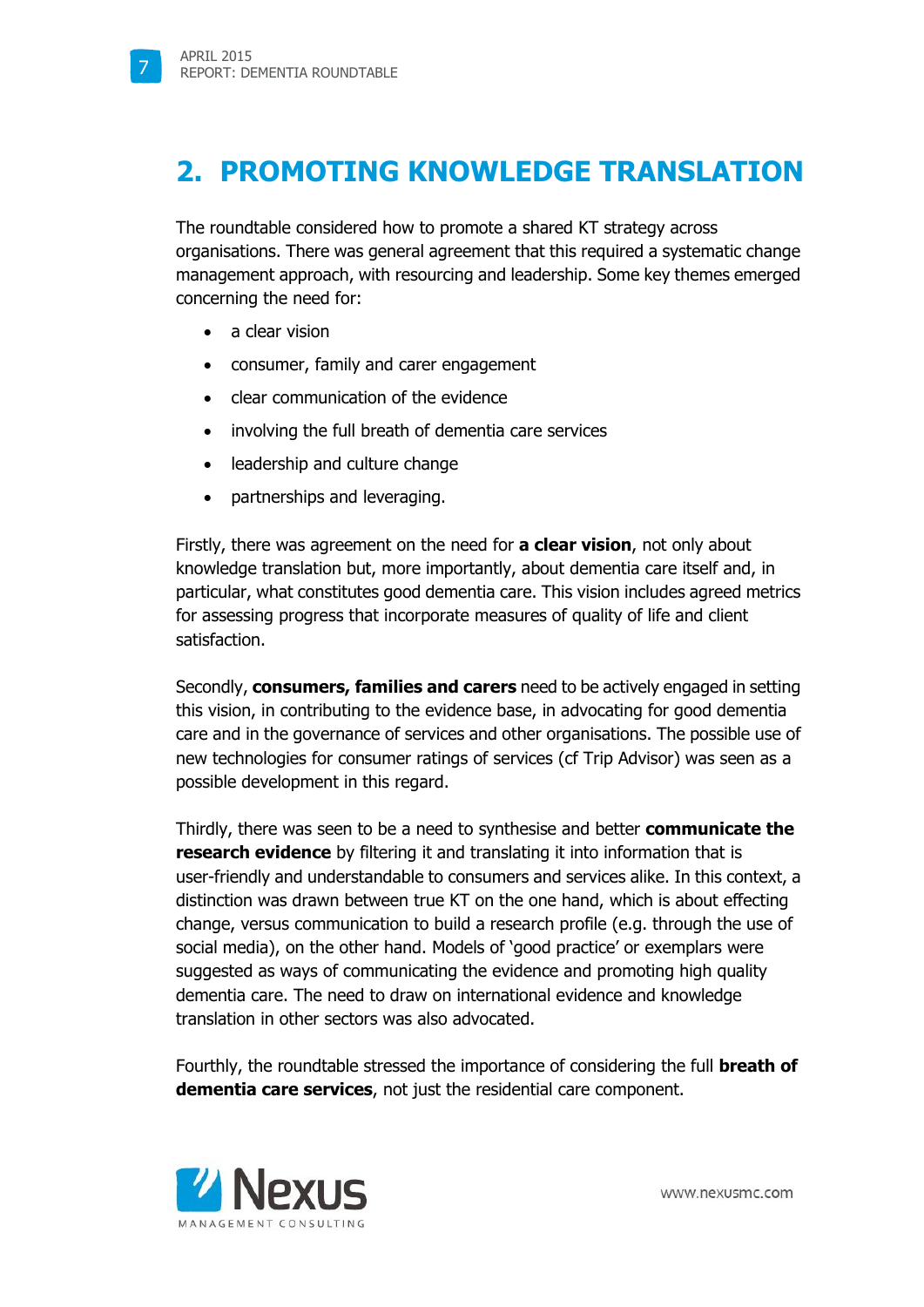Fifthly, progressing from awareness to agreement, adoption and adherence requires **leadership and culture change** at multiple levels. There was seen to be a need for an agency to provide leadership at the national or system level and for individual organisations boards (including consumer representatives) were seen as pivotal in driving the culture and practice change.

Finally, the culture change could be facilitated by establishing **partnerships** between organisations (e.g. research and care providers) and by **leveraging** off other quality improvement initiatives (e.g. by aligning with quality management, accreditation and regulatory systems). Similarly, the KT agenda can be promoted by linking the adoption of evidence-based care to providers' commercial imperatives to be attractive to clients and to attract and retain staff in order to be successful in an increasingly competitive environment.



www.nexusmc.com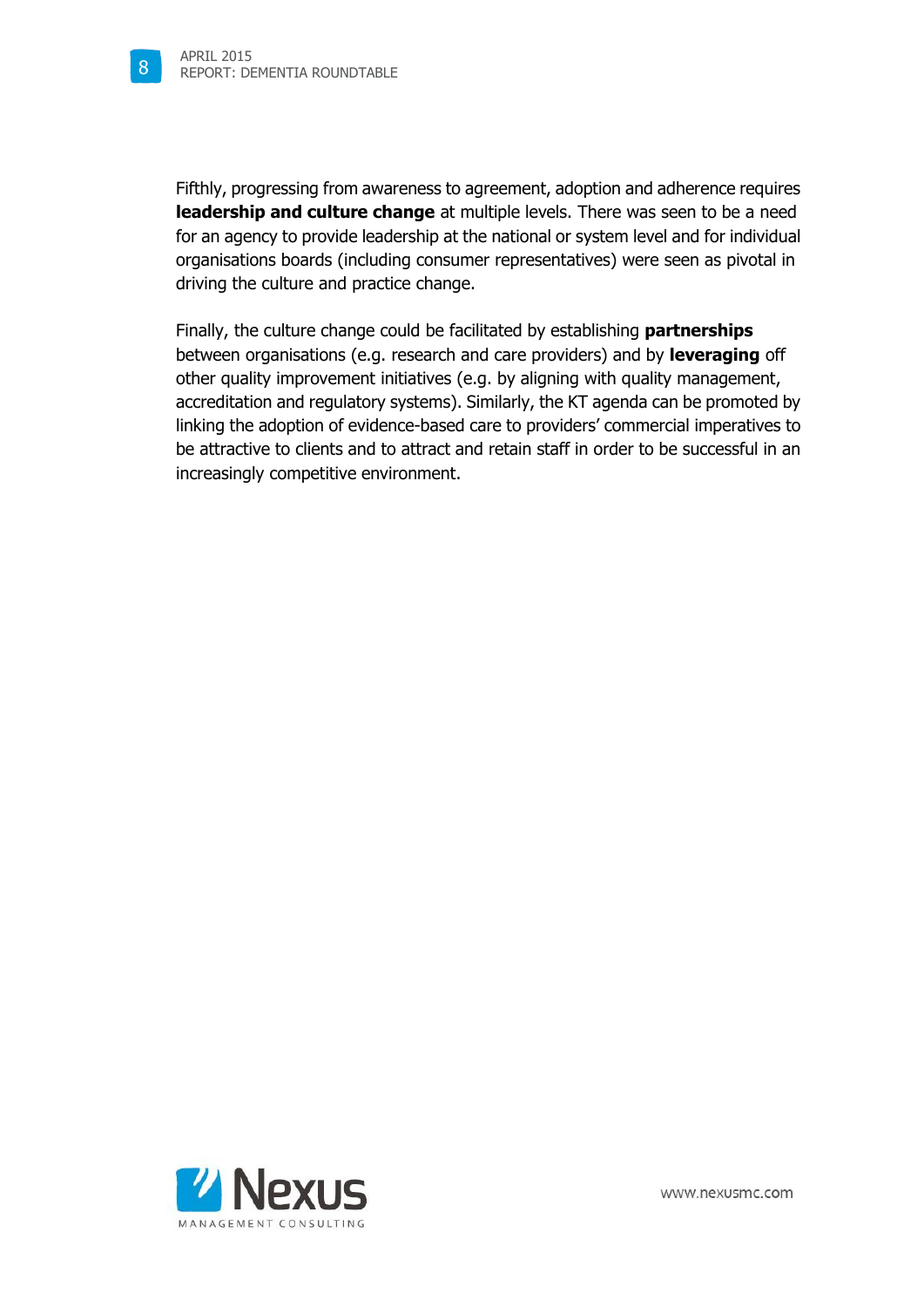9

## **3. NEXT STEPS**

The roundtable was not the appropriate vehicle for laying out a detailed plan for implementing a knowledge translation reform agenda. Nevertheless, the meeting did set out some key principles to inform the next steps:

- assigning a group or entity with the carriage of the KT agenda
- generating and articulating a vision via a highly participatory process involving the larger community, consumers, families and carers that aims to present a personal face to the disease
- articulating a clear KT strategy that flows from this vision and draws on the international experience, particularly the Canadian experience
- establishing a structure for filtering the evidence and establishing broad research priorities, including research into implementation and effective change management strategies
- **extablishing an accepted measurement framework to monitor progress.**

Critically, the group saw a need for the momentum gained from the roundtable to be maintained and the DCRC/DTSC Dementia Forum taking place in September 2015 was identified as an opportunity to continue the conversation.

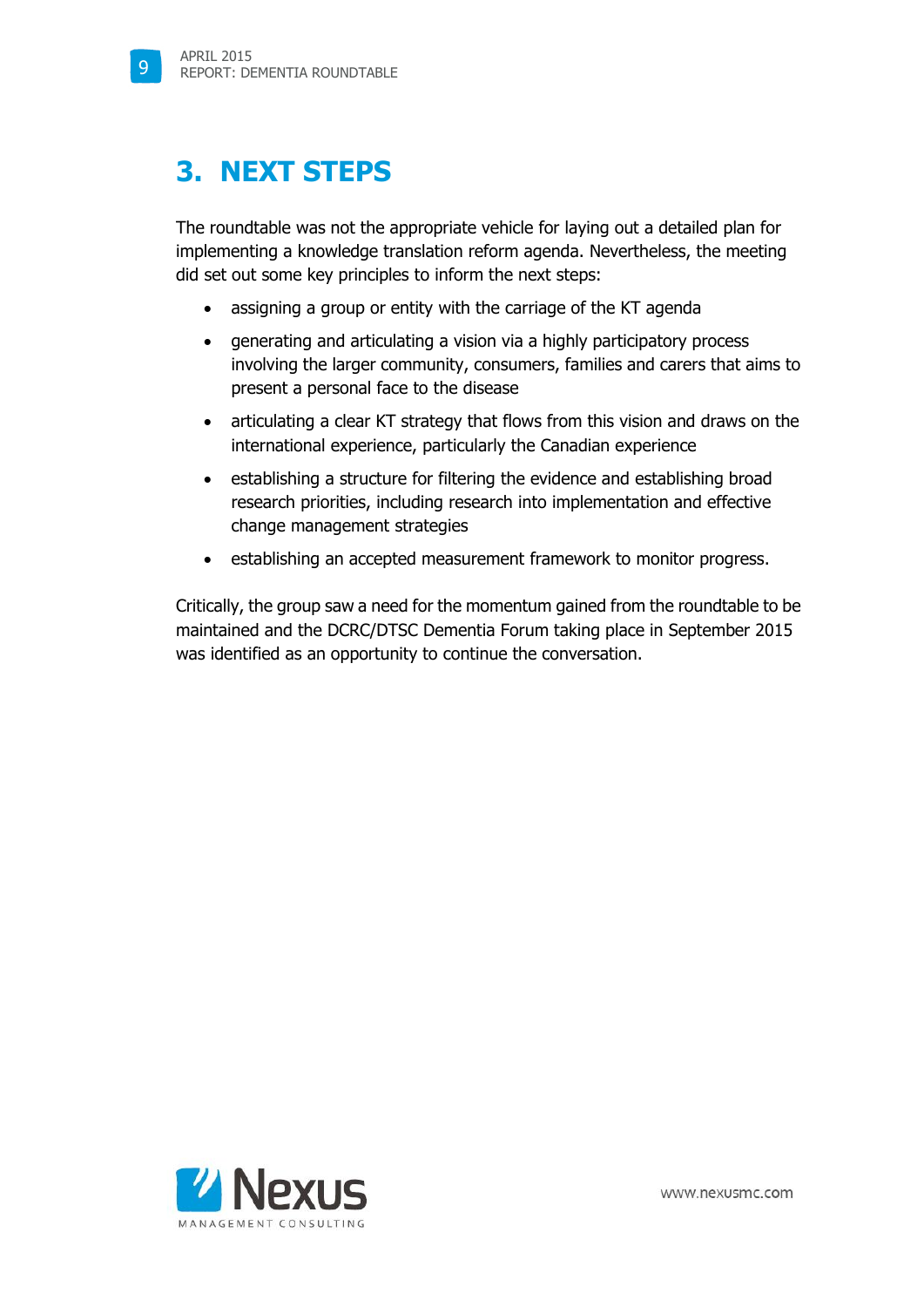### **APPENDIX 1: ROUNDTABLE PARTICIPANTS**

- Ms Marie Alford Hammond / DementiaCare
- Ms Hannah Baral Dementia Training Study Centres (DTSC-National)
- Prof Elizabeth Beattie Dementia Training Study Centres (DTSC-Qld) – Director Dementia Collaborative Research Centres (DCRC - Carers and Consumers, QuT) - Director
- Prof Henry Brodaty Dementia Collaborative Research Centres (DCRC - Assessment and Better Care, UNSW) – Director Centre for Healthy Brain Ageing (CHeBA, UNSW) - Co-Director
- Prof Lynn Chenoweth Faculty of Nursing, Midwifery and Health, University of Technology Dementia Collaborative Research Centres (DCRC - Assessment and Better Care, UNSW) – Nursing Node Leader
- Dr Sam Davis Head of Discipline (Applied Gerontology) – Flinders University, SA
- Mr Jason de Bakker Alzheimers Australia Qld - Corporate Services Manager
- Dr Maree Farrow Alzheimer's Australia Vic – Research Fellow Dementia Collaborative Research Centres (DCRC - Early Diagnosis and Prevention, ANU) - KT Fellow
- Dr Deirdre Fetherstonhaugh Australian Centre for Evidence Based Aged Care (ACEBAC), La Trobe - Director
- Prof Richard Fleming Dementia Training Study Centres (DTSC-NSW/ACT) - Director
- A/Prof Belinda Goodenough Dementia Training Study Centres (DTSC-NSW/ACT) - Manager, KT Program Dementia Collaborative Research Centres (DCRC) – KT Fellow

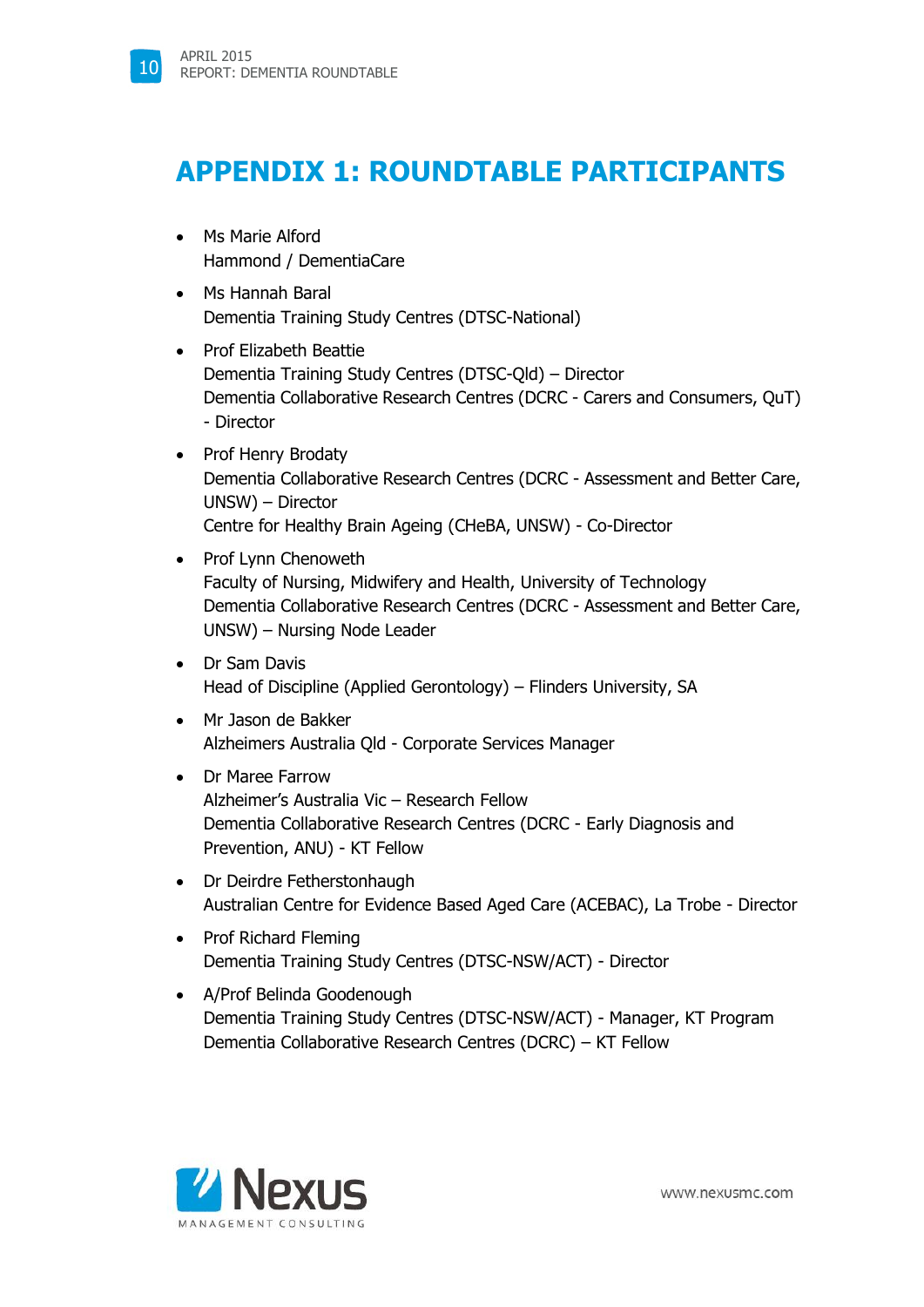

- Dr Sue Hunt Department of Social Services (DSS) - Senior Nurse Advisor, Dementia Policy Section, Ageing and Sector Support Branch
- Ms Linda Justin Uniting Care Ageing NSW.ACT - Director, Continuous Service Improvement
- Prof Sue Kurrle NHMRC Cognitive Decline Partnership Centre (CDPC) - Director
- Ms Karen Martin Aged Care Channel - Strategic Development and Partnerships Manager
- Prof John McCallum NHMRC Dementia Research - Director | National Institute for Dementia Research (NNIDR)
- Mr Collin McDonnell Uniting Care Ageing - Care Manager (NSW – Starrett Lodge)
- Ms Anne Moehead NSW Health Dementia Care and Competency Training Network - Leader (Directorate)
- Ms Susie Pairman DBMAS-NSW / Hammondcare - Manager
- Dr Lyn Phillipson Centre for Health Initiatives, University of Wollongong - Lecturer
- Ms Kristene Rice Anglican Retirement Villages - General Manager Care Services
- Prof Andrew Robinson Wicking Dementia Research and Education Centre, Hobart - Co-Director
- Dr Andrew Stafford Dementia Training Study Centres (DTSC-WA) - Director
- Dr Margaret Winbolt Dementia Training Study Centres (DTSC-Vic/Tas) – Director